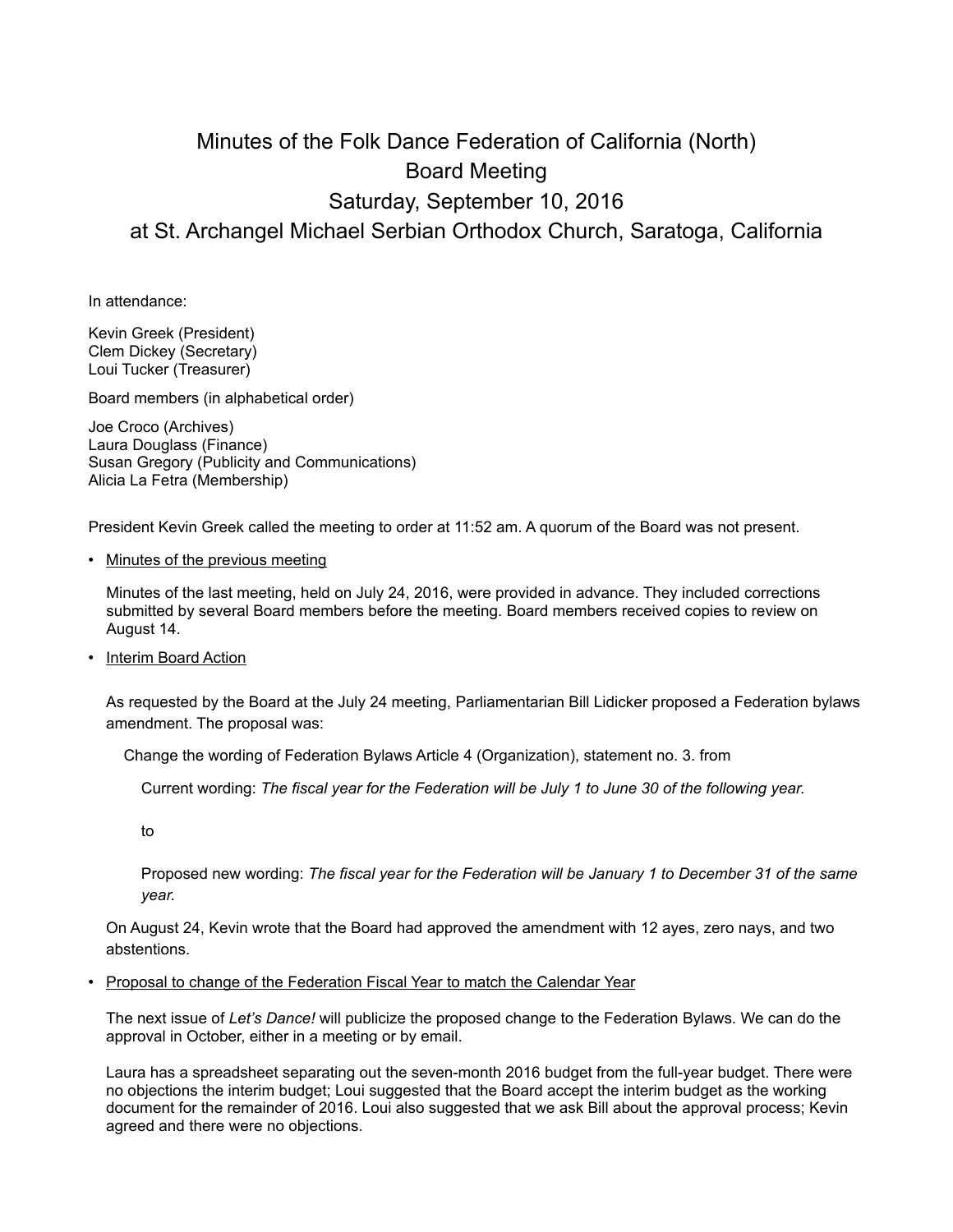## • Book Publishing Proposal

Laura would like to borrow existing standard Folk Dance texts. She promises to return them. Clem offered *Folk Dance Progressions*, and Loui offered *Dance a While*.

• 2016 Officers' Ball – October 15 in Palo Alto

The pricing and schedule will be the same as 2016. There will be seven teachers: three couple dances (including a Contra) and four non-partner dances. The theme is "Joining Hands Through the Decades"; the dinner may be hand foods, perhaps sliders. We hope to enlist Bill Cope for singing. The syllabus will be available only on CD-ROM, and not printed.

• President (Kevin)

Kevin is still working on bringing some of the East Bay young Balkan "dance scene" to the South Bay. Davida Munkres, Elliot Kuhner, Loui, and Kevin may take a field trip to the East Bay.

• Treasurer (Loui) – written report included

Our Amazon Smile amount is increasing. Amazon now reports the number of Smile users each quarter: we had 21 last quarter and made \$16.95. We added a new, fairly large club in Placerville with a Contra/International monthly party.

A fundraising report was attached as well; we have 16 "Super Power" t-shirts left.

• Finance (Laura)

Laura will have a 12-month (January to December, 2017) budget ready for approval at the next meeting.

• Membership (Alicia La Fetra) – written report included

We have three new members, one dropped member, one new group and two dropped groups. Alicia sent to the Board a list of members at risk of being dropped. Clem wondered if there were a more efficacious set of people to notify than the Board members. Perhaps Council Presidents would cover a wider geography. Loui suggested adding each person's city to the list.

• Archives (Joe) – no report

Loui reported that we have an opportunity to save the June and Max Horn doll collection from their farm in Martinez. Their children are selling the farm and were about to discard the dolls. The doll collection will be rescued and temporarily kept in the Federation storage unit in Sunnyvale. We may want to sell them on eBay. Susan noted that Theriault's Auctions might be used to sell them; they use ProxyBid for online auctions, and have a catalog auction (with in-person and phone bids) for top-end dolls. Joe and Laura offered their motor home for transport the dolls; Walter and Chris Lang will box them up.

- Communications and Publicity (Susan) no report
- Promotions (Kevin for Marija Hillis)

Marija received a grant application from Vick Vickland: a proposal for teaching in Sacramento at the Boys and Girls Club. The Committee has approved it. The grant proposal included these expenditures:

\$100 – exhibition \$106 – book \$360 - teachers (six weeks) \$40 - consultation with Joyce Uggla.